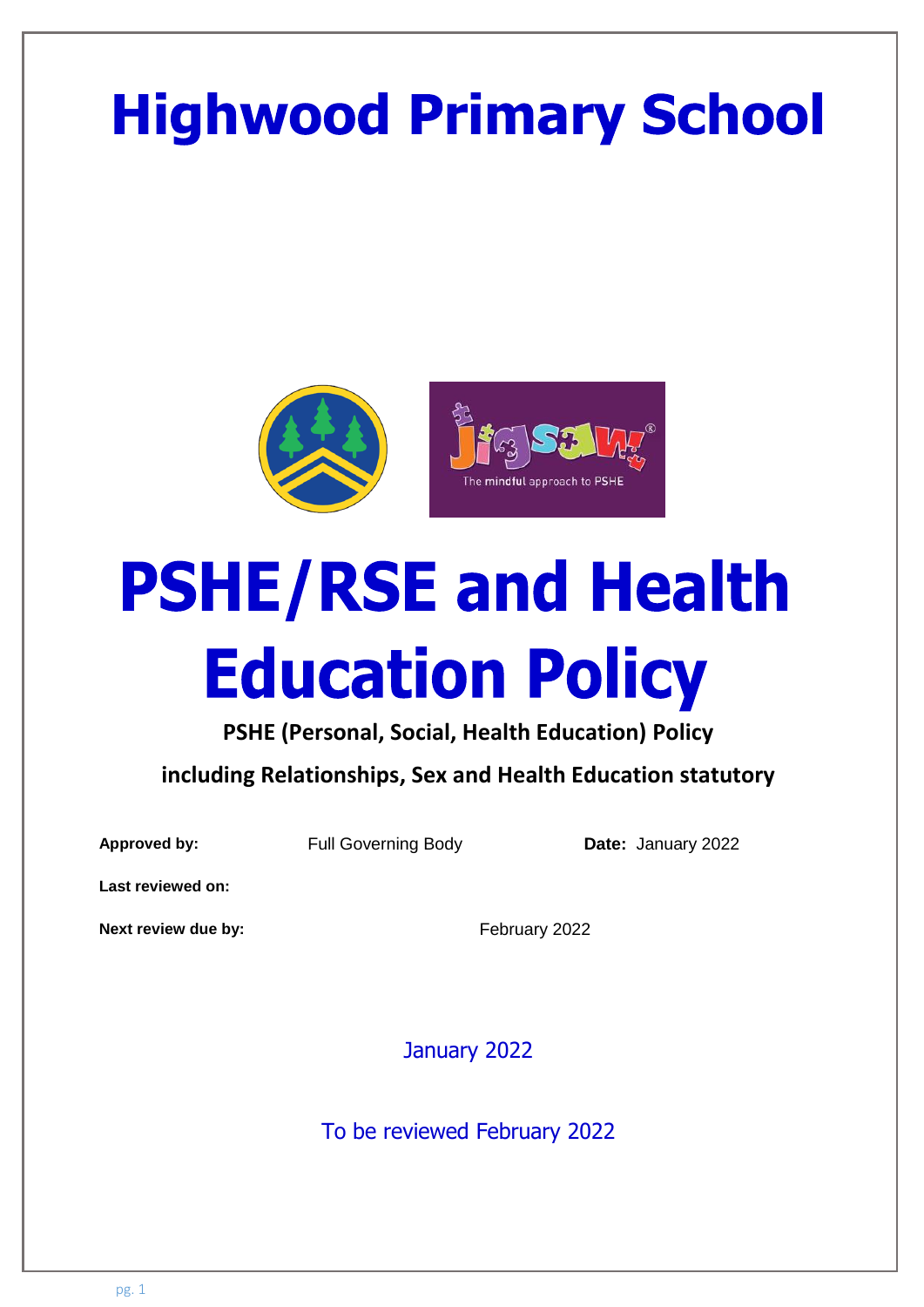## **Context**

All schools must provide a curriculum that is broadly based, balanced and meets the needs of all pupils. Under section 78 of the Education Act 2002 and the Academies Act 2010, a PSHE curriculum:

- Promotes the spiritual, moral, cultural, mental and physical development of pupils at the school and of society, and
- Prepares pupils at the school for the opportunities, responsibilities and experiences of later life.

## **PSHE**

At Highwood Primary School, we teach Personal, Social, Health Education as a whole-school approach to underpin children's development as people and because we believe that this also supports their learning capacity.

The Jigsaw Programme offers us a comprehensive, carefully thought-through Scheme of Work which brings consistency and progression to our children's learning in this vital curriculum area. The overview of the programme can be seen on the school website.

This also supports the "Personal Development" and "Behaviour and Attitude" aspects required under the Ofsted Inspection Framework, as well as significantly contributing to the school's Safeguarding and Equality Duties, the Government's British Values agenda and the SMSC (Spiritual, Moral, Social, Cultural) development opportunities provided for our children.

## **Roles and responsibilities**

The governing board is responsible for:

- Evaluating the quality of provision through regular and effective self-evaluation.
- Ensuring teaching is delivered in ways that are accessible to all pupils with SEND.
- Providing clear information for parents on subject content and their rights to request that their children are withdrawn.
- Making sure the subjects are resourced, staffed and timetabled in a way that ensures the school can fulfil its legal obligations.

The Headteacher is responsible for:

- The overall implementation of this policy.
- Ensuring all pupils make progress in achieving the expected educational outcomes.
- Ensuring the curriculum is well led, effectively managed, and well planned
- Ensuring staff are suitably trained to deliver the subjects.
- Ensuring that parents are fully informed of this policy.
- Reviewing requests from parents to withdraw their children from the subjects.
- Discussing requests for withdrawal with parents.
- Organising alternative education for pupils, where necessary, that is appropriate and purposeful.
- Reporting to the governing board on the effectiveness of this policy.
- Reviewing this policy on an annual basis.

The PSHE/RSE subject leader is responsible for: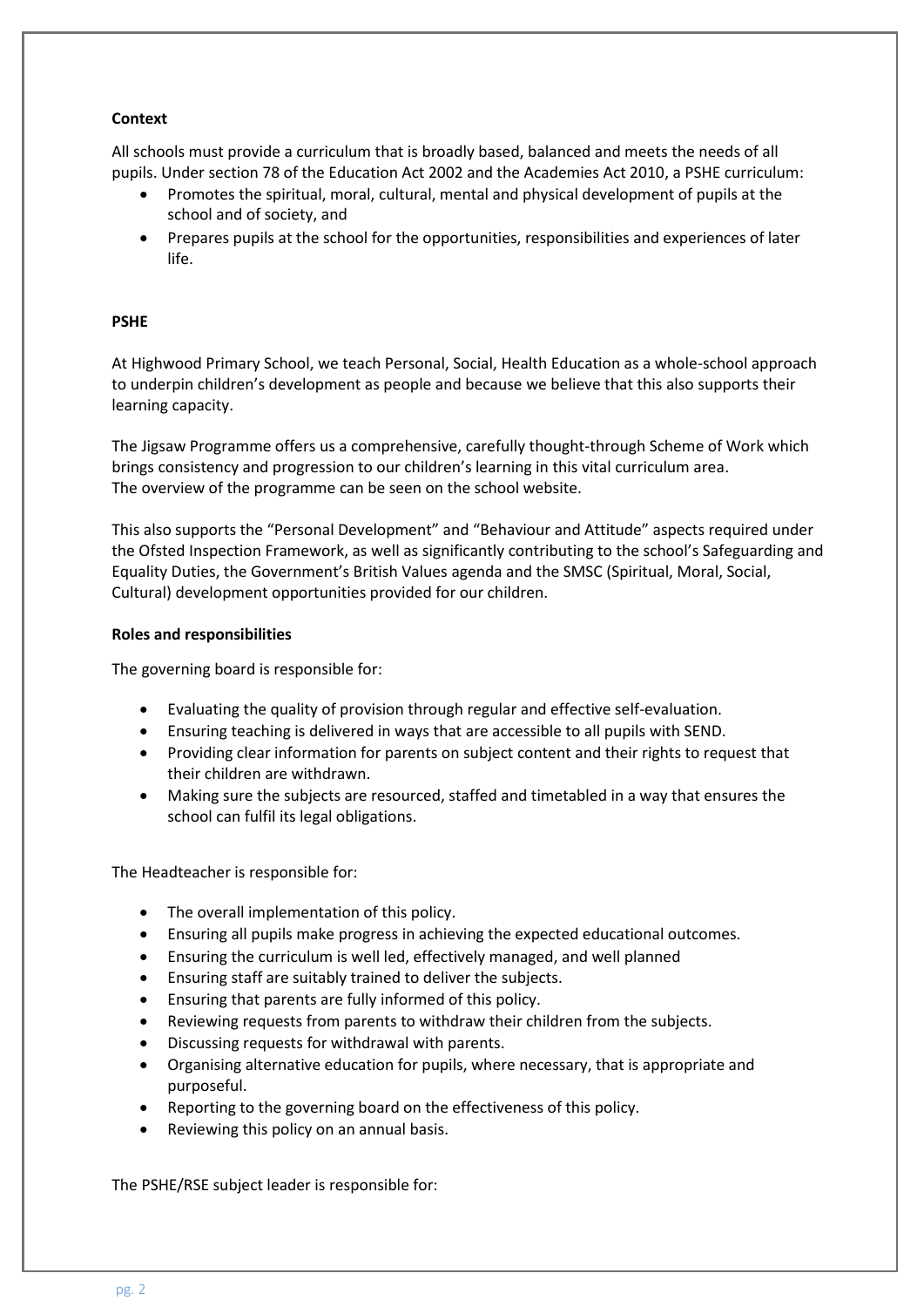- Overseeing the delivery of the subjects.
- Ensuring the subjects are age-appropriate and high-quality.
- Ensuring teachers are provided with adequate resources to support teaching of the subjects.
- Ensuring the school meets its statutory requirements in relation to the relationships, sex and health curriculum.
- Ensuring the relationships, sex and health curriculum is inclusive and accessible for all pupils.
- Working with other subject leaders to ensure the relationships, sex, and health curriculum complements, but does not duplicate, the content covered in the national curriculum.
- Monitoring and evaluating the effectiveness of the subjects and providing reports to the headteacher.

## **Pupil Learning Outcomes**

We want our children to develop self-awareness, positive self-esteem and confidence, enabling them to:

- Have a sense of purpose
- Value self and others
- Form healthy and positive relationships
- Make and act on informed decisions
- Communicate effectively
- Work with others
- Respond to challenge
- Be an active partner in their own learning
- Be active citizens within the local community
- Explore issues related to living in a democratic society
- Become healthy and fulfilled individuals

## **Statutory Relationships and Health Education**

"The Relationships Education, Relationships and Sex Education and Health Education (England) Regulations 2019, made under sections 34 and 35 of the Children and Social Work Act 2017, make Relationships Education compulsory for all pupils receiving primary education…They also make Health Education compulsory in all schools except independent schools. Personal, Social, Health and Economic Education(PSHE) continues to be compulsory in independent schools."

DfE Guidance p.8

"Today's children and young people are growing up in an increasingly complex world and living their lives seamlessly on and offline. This presents many positive and exciting opportunities, but also challenges and risks. In this environment, children and young people need to know how to be safe and healthy, and how to manage their academic, personal and social lives in a positive way."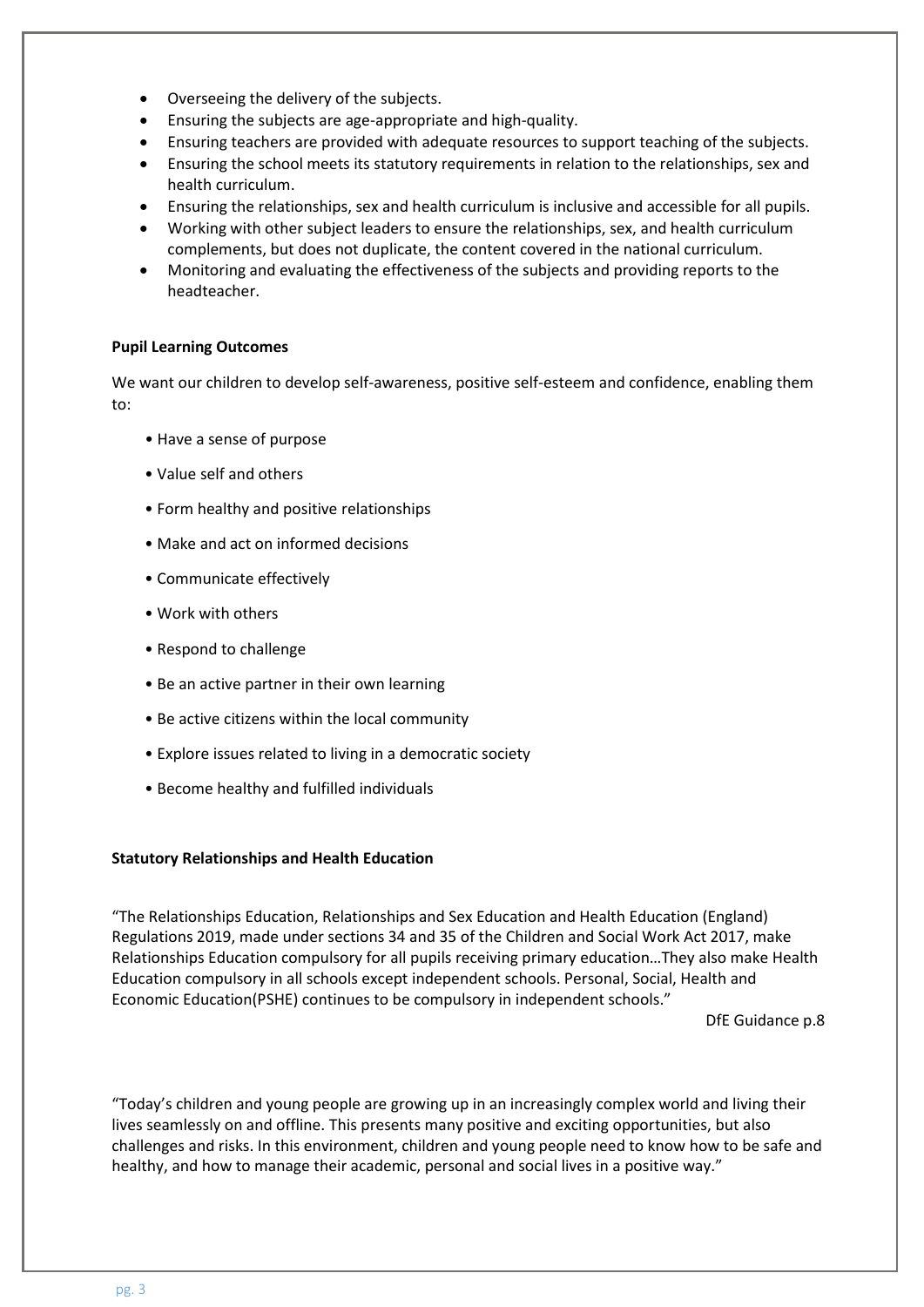"This is why we have made Relationships Education compulsory in all primary schools in England…as well as making Health Education compulsory in all state-funded schools."

"In primary schools, we want the subjects to put in place the key building blocks of healthy, respectful relationships, focusing on family and friendships, in all contexts, including online. This will sit alongside the essential understanding of how to be healthy."

"These subjects represent a huge opportunity to help our children and young people develop. The knowledge and attributes gained will support their own, and others' wellbeing and attainment and help young people to become successful and happy adults who make a meaningful contribution to society."

Secretary of State Foreword DfE Guidance 2019 p.4-5

"Schools are free to determine how to deliver the content set out in the DfE guidance 2019 in the context of a broad and balanced curriculum. Effective teaching in these subjects will ensure that core knowledge is broken down into units of manageable size and communicated clearly to pupils, in a carefully sequenced way, within a planned programme of lessons."

DfE Guidance p.8

"All schools must have in place a written policy for Relationships Education and RSE."

DfE Guidance p.11

Here, at Highwood Primary School we value PSHE as one way to support children's development as human beings, to enable them to understand and respect who they are, to empower them with a voice and to equip them for life and learning.

We include the statutory Relationships and Health Education within our whole-school PSHE Programme.

To ensure progression and a spiral curriculum, we use Jigsaw, the mindful approach to PSHE, as our chosen teaching and learning programme and tailor it to your children's needs. The mapping document: Jigsaw 3-11 and statutory Relationships and Health Education, shows exactly how Jigsaw and therefore our school, meets the statutory Relationships and Health Education requirements.

This programme's complimentary update policy ensures we are always using the most up to date teaching materials and that our teachers are well-supported.

Our PSHE policy is informed by existing DfE guidance:

- Keeping Children Safe in Education (statutory guidance)
- Respectful School Communities: Self Review and Signposting Tool (a tool to support a whole school approach that promotes respect and discipline)
- Behaviour and Discipline in Schools (advice for schools, including advice for appropriate behaviour between pupils)
- Equality Act 2010 and schools
- SEND code of practice: 0 to 25 years (statutory guidance)
- Alternative Provision (statutory guidance)
- Mental Health and Behaviour in Schools (advice for schools)
- Preventing and Tackling Bullying (advice for schools, including advice on cyberbullying)
- Sexual violence and sexual harassment between children in schools (advice for schools)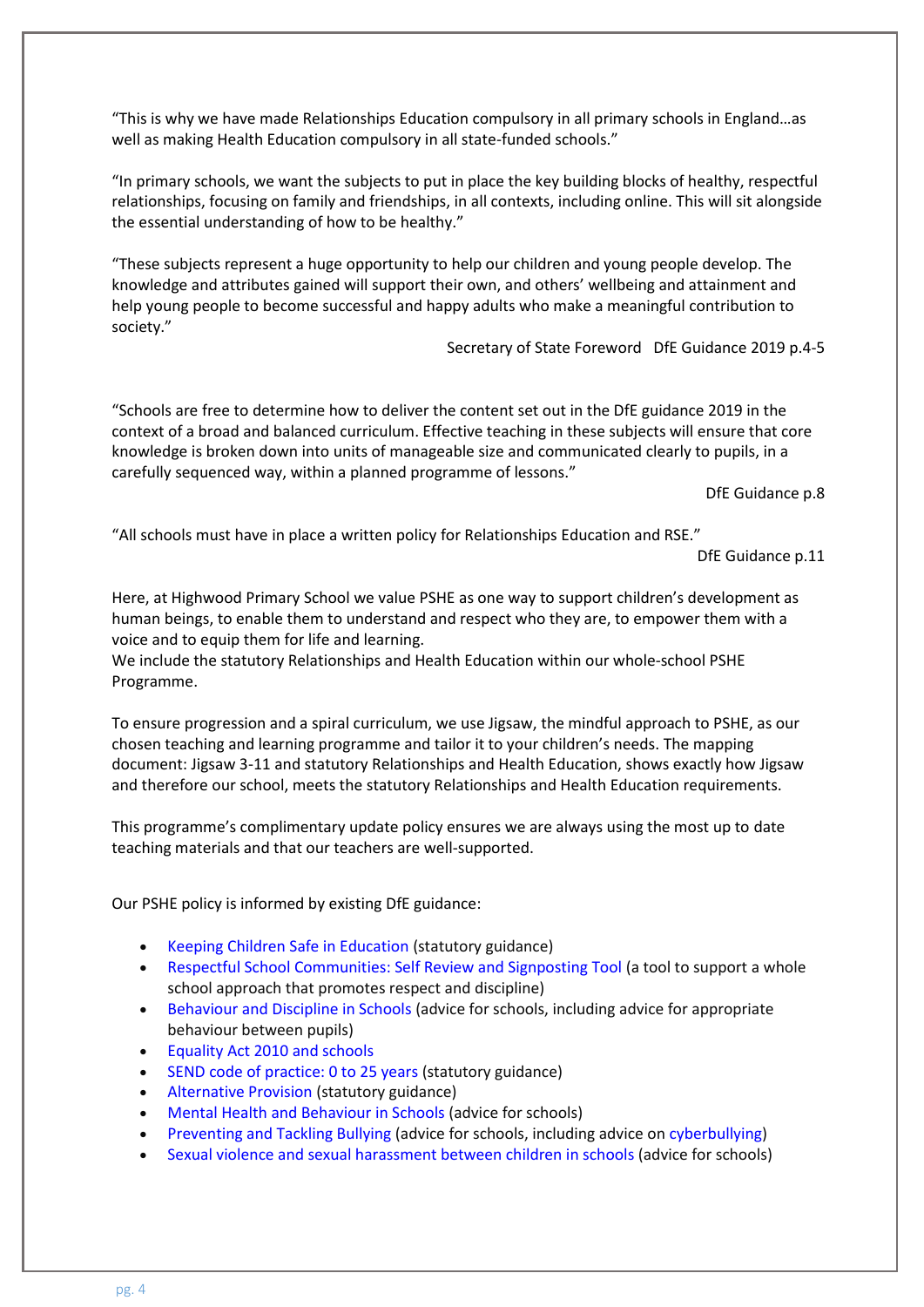- The Equality and Human Rights Commission Advice and Guidance (provides advice on avoiding discrimination in a variety of educational contexts)
- Promoting Fundamental British Values as part of SMSC in schools (guidance for maintained schools on promoting basic important British values as part of pupils' spiritual, moral, social and cultural (SMSC)
- SMSC requirements for independent schools (guidance for independent schools on how they should support pupils' spiritual, moral, social and cultural development).

The Jigsaw Programme is aligned to the PSHE Association Programmes of Study for PSHE.

## **What do we teach when and who teaches it?**

## **Whole-school approach**

Jigsaw covers all areas of PSHE for the primary phase including statutory Relationships and Health Education. The table below gives the learning theme of each of the six Puzzles (units) and these are taught across the school; the learning deepens and broadens every year.

| <b>Term</b>      | <b>Puzzle (Unit)</b>      | Content                                                                                                                                       |
|------------------|---------------------------|-----------------------------------------------------------------------------------------------------------------------------------------------|
| Autumn 1:        | Being Me in My<br>World   | Includes understanding my own identity and how I fit well in the class,<br>school and global community. Jigsaw Charter established.           |
| <b>Autumn 2:</b> | Celebrating<br>Difference | Includes anti-bullying (cyber and homophobic bullying included) and<br>understanding                                                          |
| Spring 1:        | Dreams and Goals          | Includes goal-setting, aspirations, who do I want to become and what<br>would I like to do for work and to contribute to society              |
| Spring 2:        | <b>Healthy Me</b>         | Includes drugs and alcohol education, self-esteem and confidence as<br>well as healthy lifestyle choices, sleep, nutrition, rest and exercise |
| Summer 1:        | Relationships             | Includes understanding friendship, family and other relationships,<br>conflict resolution and communication skills, bereavement and loss      |
| <b>Summer 2:</b> | Changing Me               | Includes Relationships and Sex Education in the context of coping<br>positively with change                                                   |

At Highwood Primary School we allocate one hour to PSHE each week in order to teach the PSHE knowledge and skills in a developmental and age-appropriate way.

These explicit lessons are reinforced and enhanced in many ways:

Assemblies and collective worship, praise and reward system, Learning Charter, through relationships child to child, adult to child and adult to adult across the school. We aim to 'live' what is learnt and apply it to everyday situations in the school community.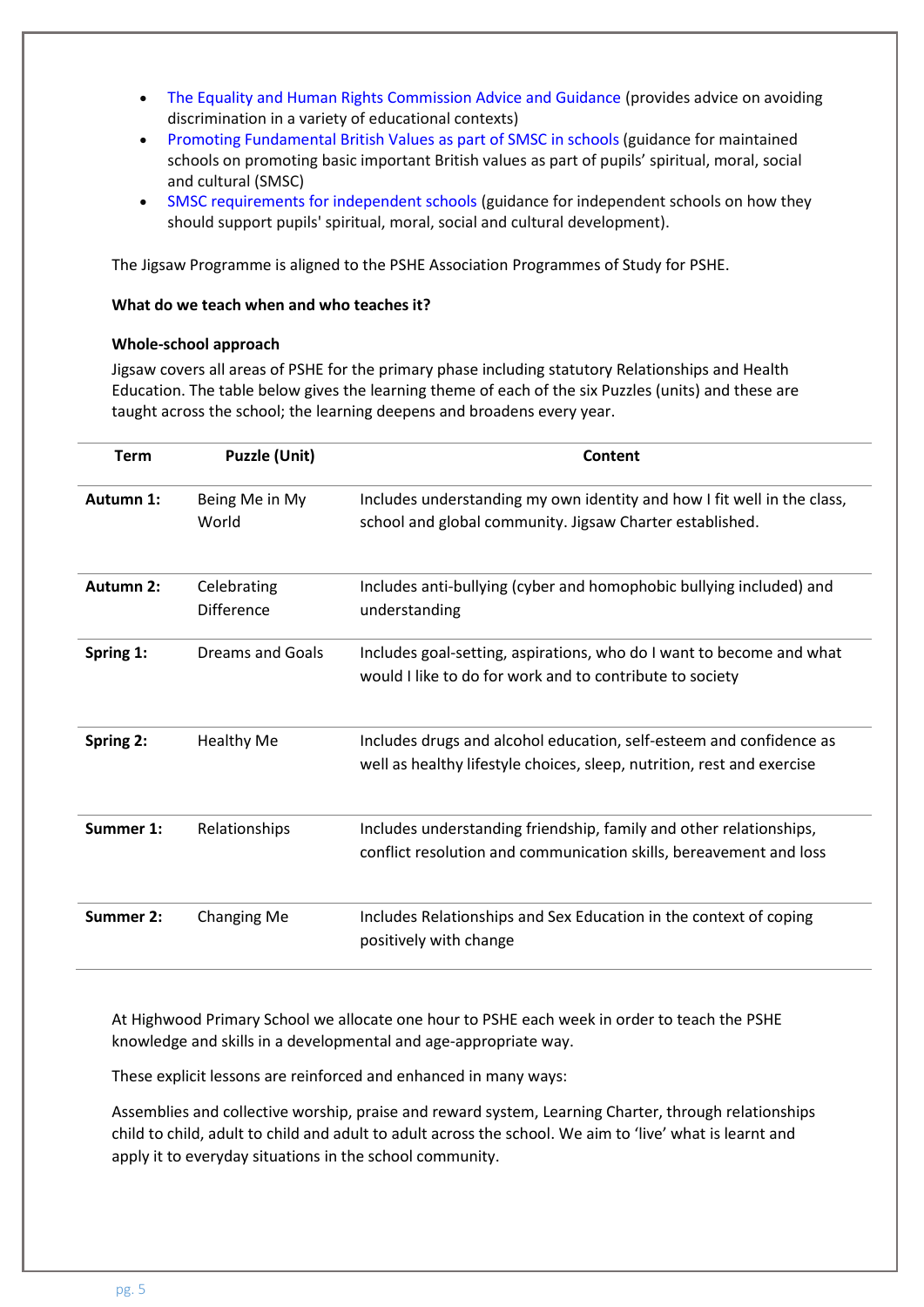Class teachers deliver the weekly lessons to their own classes.

## **Relationships Education**

## *What does the DfE statutory guidance on Relationships Education expect children to know by the time they leave primary school?*

Relationships Education in primary schools will cover 'Families and people who care for me', 'Caring friendships', 'Respectful relationships', 'Online relationships', and 'Being safe'.

The expected outcomes for each of these elements can be found further on in this policy. The way the Jigsaw Programme covers these is explained in the mapping document: Jigsaw 3-11 and Statutory Relationships and Health Education.

It is important to explain that whilst the Relationships Puzzle (unit) in Jigsaw covers most of the statutory Relationships Education, some of the outcomes are also taught elsewhere in Jigsaw e.g. the Celebrating Difference Puzzle helps children appreciate that there are many types of family composition and that each is important to the children involved. This holistic approach ensures the learning is reinforced through the year and across the curriculum.

The following objectives will be covered through the schools computing programme. These are referred to and taught explicitly on a regular basis.

## **Online relationships**

- That people sometimes behave differently online, including pretending to be someone they are not.
- That the same principles apply to online relationships as to face-to-face relationships, including the importance of respect for others online, even when we are anonymous.
- The rules and principles for keeping safe online.
- How to recognise harmful content and contact online, and how to report these.
- How to critically consider their online friendships and sources of information.
- The risks associated with people they have never met.
- How information and data is shared and used online.

## **Internet safety and harms**

- That for most people the internet is an integral part of life and has many benefits.
- About the benefits of rationing time spent online, the risks of excessive time spent on electronic devices and the impact of positive and negative content online on their own and others' mental and physical wellbeing.
- How to consider the effect of their online actions on others and know how to recognise and display respectful behaviour online and the importance of keeping personal information private.
- Why social media, some computer games and online gaming, for example, are age restricted.
- That the internet can also be a negative place where online abuse, trolling, bullying and harassment can take place, which can have a negative impact on mental health.
- How to be a discerning consumer of information online including understanding that information, including that from search engines, is ranked, selected and targeted.
- Where and how to report concerns and get support with issues online.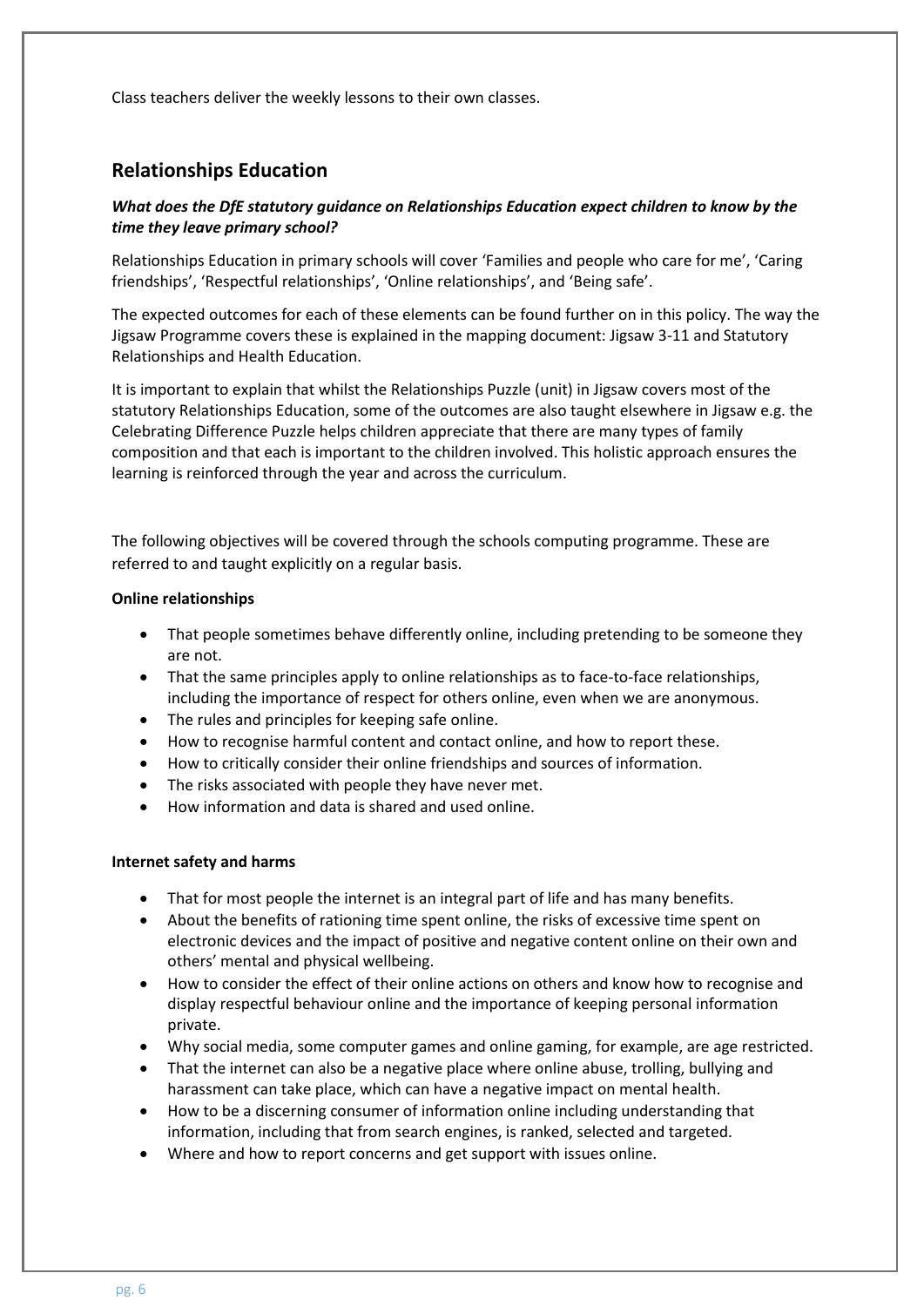## **Health Education**

## *What does the DfE statutory guidance on Health Education expect children to know by the time they leave primary school?*

Health Education in primary schools will cover 'Mental wellbeing', 'Internet safety and harms', Physical health and fitness', Healthy eating', 'Drugs, alcohol and tobacco', 'Health and prevention', 'Basic First Aid', 'Changing adolescent body'.

The expected outcomes for each of these elements can be found further on in this policy. The way the Jigsaw Programme covers these is explained in the mapping document: Jigsaw 3-11 and Statutory Relationships and Health Education.

It is important to explain that whilst the Healthy Me Puzzle (unit) in Jigsaw covers most of the statutory Health Education, some of the outcomes are taught elsewhere in Jigsaw e.g. emotional and mental health is nurtured every lesson through the Calm me time, social skills are grown every lesson through the Connect us activity and respect is enhanced through the use of the Jigsaw Charter.

Also, teaching children about puberty is now a statutory requirement which sits within the Health Education part of the DfE guidance within the 'Changing adolescent body' strand, and in Jigsaw this is taught as part of the Changing Me Puzzle (unit).

Again, the mapping document transparently shows how the Jigsaw whole-school approach spirals the learning and meets all statutory requirements and more.

## **Sex Education**

The DfE Guidance 2019 (p.23) recommends that all primary schools 'have a sex education programme tailored to the age and the physical and emotional maturity of the pupils.

However, 'Sex Education is not compulsory in primary schools'. (p. 23)

Schools are to determine the content of sex education at primary school. Sex education 'should ensure that both boys and girls are prepared for the changes that adolescence brings and – drawing on knowledge of the human life cycle set out in the national curriculum for science - how a baby is conceived and born'.

At Highwood Primary School, we believe children should understand the facts about human reproduction before they leave primary school. We define Sex Education as understanding human reproduction. We intend to teach this as part of our statutory Science curriculum.

Therefore, the parent right to withdraw their child is not applicable. We are of course happy to discuss the content of the curriculum and invite you to contact the class teacher and a member of the senior leadership if you have any specific questions.

At Highwood, we work effectively in partnership with parents and others in the wider community.

Health professionals, social workers, youth workers, peer educators, and visitors all have a part to play in delivering sex andrelationships education and must abide by the school's policy.

## **Teaching Sensitive and Controversial Issues**

Sensitive and controversial issues are certain to arise in learning from real-life experience. Teachers will be prepared to handle personal issues arising from the work, to deal sensitively with, and to follow up appropriately, disclosures made in a group or individual setting in line with the school's safeguarding policy. Issues that we address that are likely to be sensitive and controversial because they have a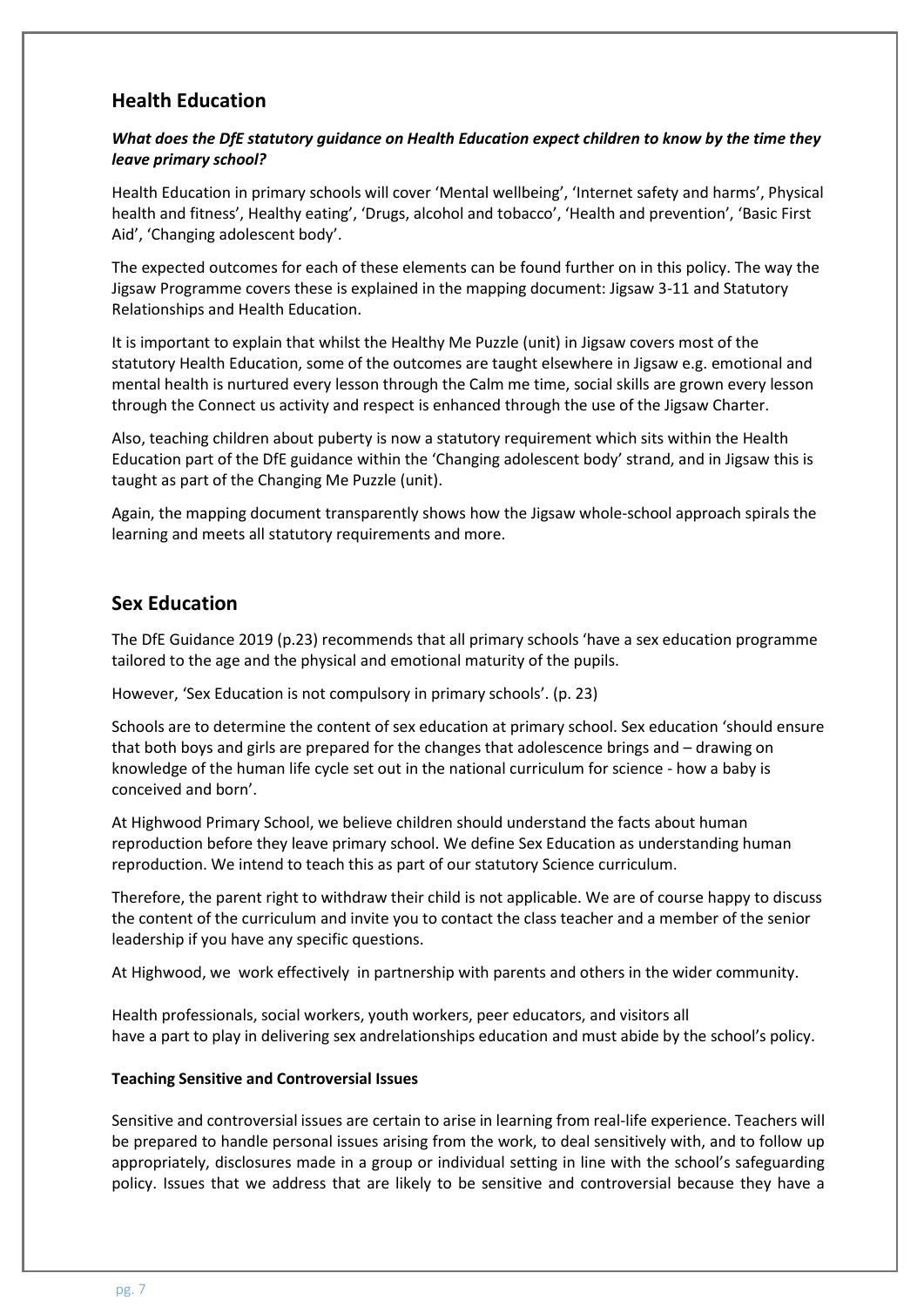political, social or personal impact or deal with values and beliefs include: family lifestyles and values, physical and medical issues, financial issues, bullying and bereavement. Teachers will take all reasonable, practical steps to ensure that, where political or controversial issues are brought to pupils' attention, they are offered a balanced presentation of opposing views. Teachers will adopt strategies that seek to avoid bias on their part and will teach pupils how to recognise bias and evaluate evidence. Teachers will seek to establish a classroom climate in which all pupils are free from any fear of expressing reasonable points of view that contradict those held either by their class teachers or their peers.

## **Answering Difficult Questions and Sensitive Issues**

Staff members are aware that views around PSHE and RSE related issues are varied. However, while personal views are respected, all PSHE and RSE issues are taught without bias. Topics are presented using a variety of views and beliefs so that pupils are able to form their own, informed opinions but also respect that others have the right to a different opinion. Both formal and informal PSHE and RSE arising from pupils' questions are answered according to the age and maturity of the pupil(s) concerned. Questions do not have to be answered directly, and can be addressed individually later. The school believes that individual teachers must use their skill and discretion in this area and refer to the designated safeguarding lead.

Our school believes that PSHE and RSE should meet the needs of all pupils, answer appropriate questions and offer support. This should be regardless of their developing sexuality and be able to deal honestly and sensitively with sexual orientation, answer appropriate questions and offer support. Homophobic bullying is dealt with strongly yet sensitively. The school will liaise with parents/carers on this issue to reassure them of the content and context.

## **Assessment**

Children's understanding, knowledge and skills are assessed through observation, discussion, questioning and group participation. Children will be encouraged to talk about and reflect on their own experiences.

For the early years, evidence of learning will be in the children's Learning Journals. General comments about PSHE may be included in annual reports to parents. Individual pupil profiles will also reflect areas of health and well-being.

#### 1.

## **Monitoring and Evaluation**

The PSHE/RSE subject leader will monitor delivery of PSHE through observation and discussion with teaching staff to ensure consistent and coherent curriculum provision. Subject assessments on a termly basis, which will include a mixture of the following:

- Self-evaluations
- Lesson observations
- **•** Learning walks
- Work scrutiny
- Lesson planning scrutiny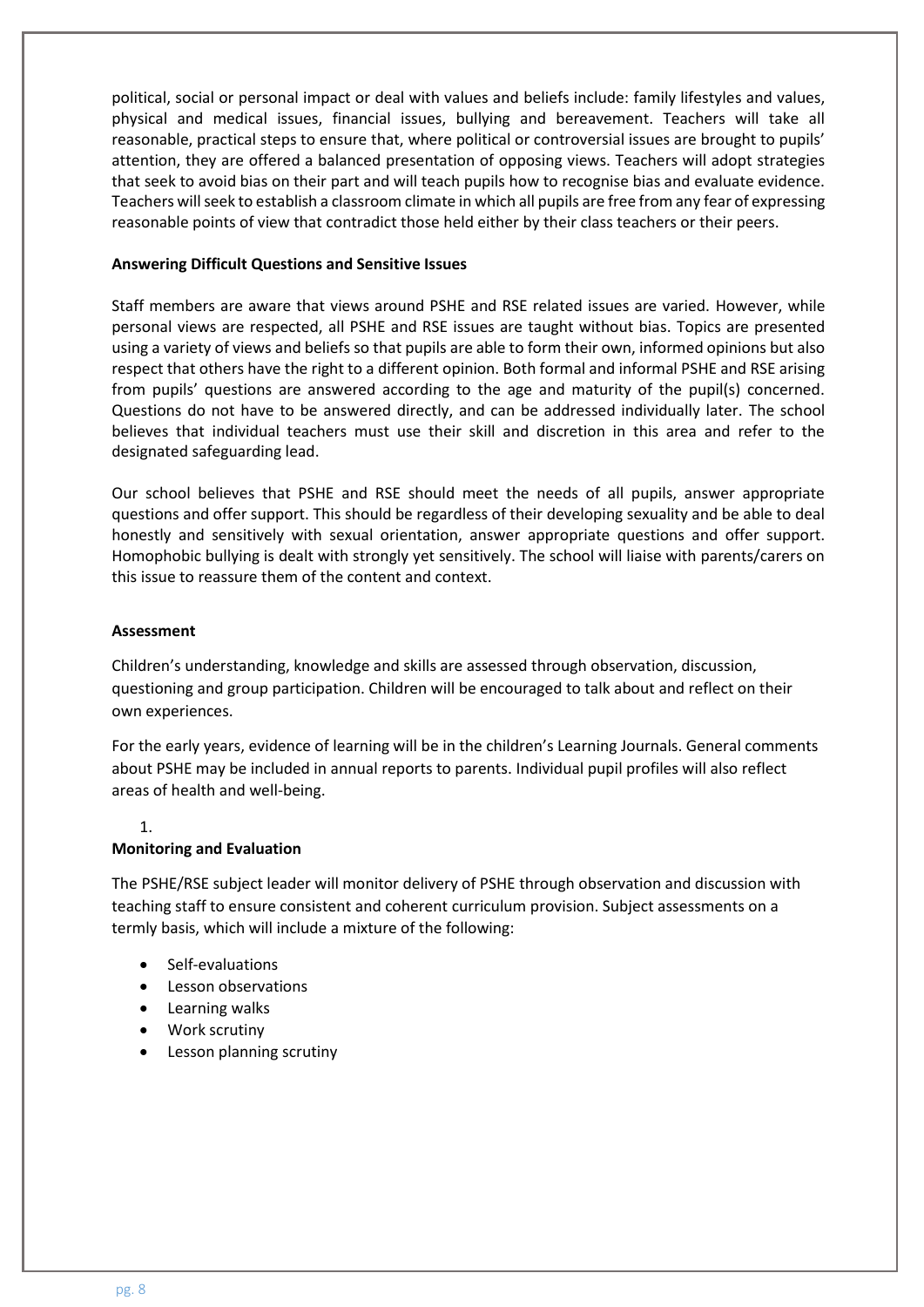## **Training and Support for Staff**

Opportunities are provided for staff to identify individual training needs on a yearly basis and relevant support is provided. In addition to this, support for teaching and understanding PSHE issues is incorporated in our staff INSET programme, drawing on staff expertise and/or a range of external agencies.

## **Confidentiality and Child Protection Issues**

As a rule, a child's confidentiality is maintained by the teacher or member of staff concerned. If this person believes that the child is at risk or in danger, she/he talks to the designated safeguarding lead who takes action as laid down in the Safeguarding Children Policy. All staff members are familiar with the policy and know the identity of the designated safeguarding lead. The child concerned will be informed that confidentiality is being breached and reasons why. The child will be supported by the teacher throughout the process.

## **Equality**

## **This policy will inform the school's Equalities Plan.**

The DfE Guidance 2019 (p. 15) states, "Schools should ensure that the needs of all pupils are appropriately met, and that all pupils understand the importance of equality and respect. Schools must ensure they comply with the relevant provisions of the Equality Act 2010 under which sexual orientation and gender reassignment are amongst the protected characteristics…

At the point at which schools consider it appropriate to teach their pupils about LGBT (Lesbian, Gay, Bisexual, Transgender), they should ensure this content is fully integrated into their programmes of study for this area of the curriculum rather than delivered as a stand-alone unit or lesson. Schools are free to determine how they do this, and we expect all pupils to have been taught LGBT content at a timely point as part of this area of the curriculum".

At Highwood Primary School we promote respect for all and value every individual child. We also respect the right of our children, their families and our staff, to hold beliefs, religious or otherwise, and understand that sometimes these may be in tension with our approach to some aspects of Relationships, Health and Sex Education.

For further explanation as to how we approach LGBT relationships in the PSHE (RSHE) Programme please see:

'Including and valuing all children. What does Jigsaw teach about LGBTQ relationships?'

#### **Monitoring and Review The Second Service Services and Service Services and The Service Services and The Service Services and The Services and The Services and The Services and The Services and The Services and The Service**

governing body monitors this policy on a regular basis and will work with leaders to modify the policy if necessary. Governors scrutinise and ratify teaching materials to check they are in accordance with the school's ethos and statutory guidelines.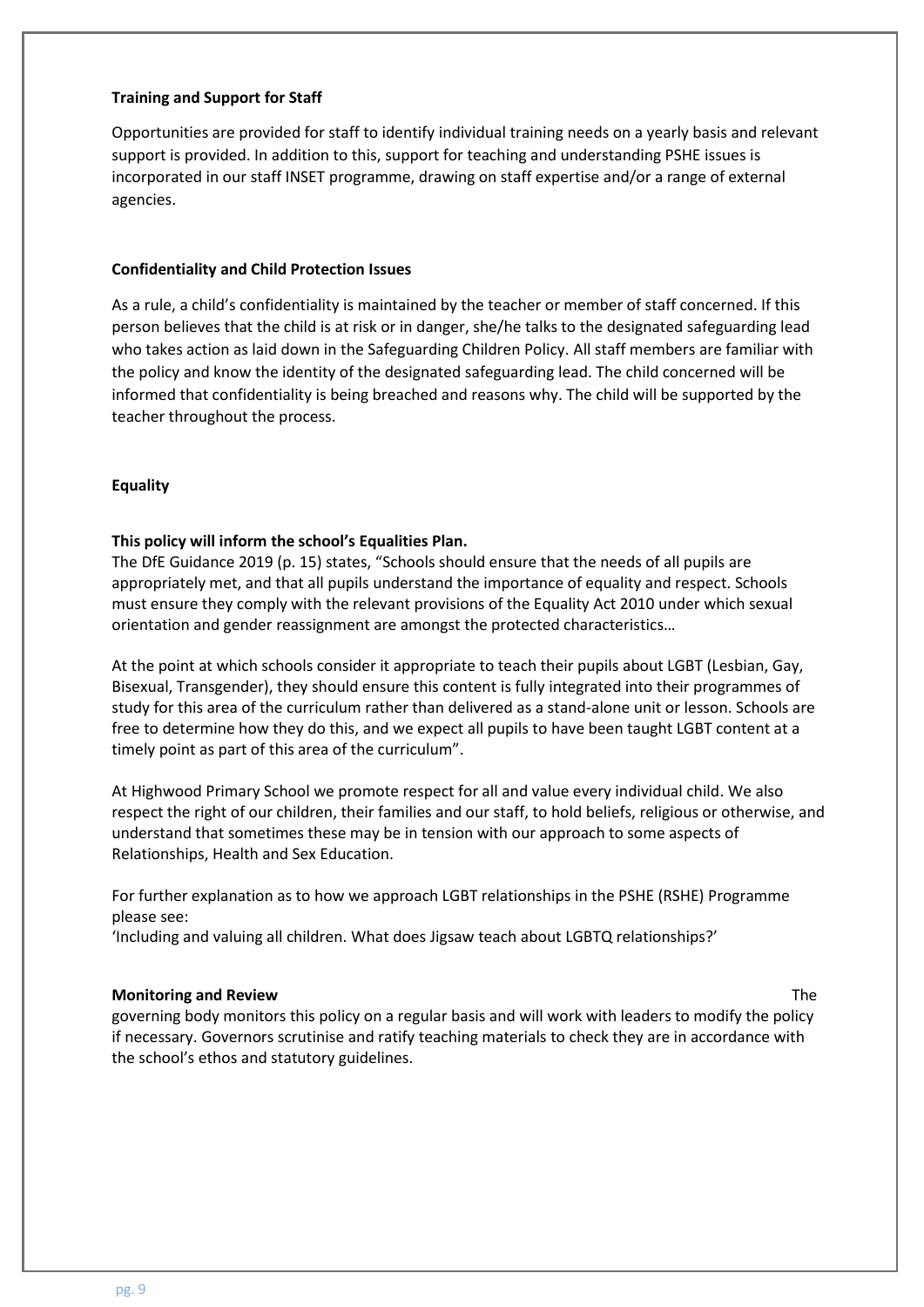

## **Relationships Education in Primary schools (Appendix) – DfE Guidance 2019**

The focus in primary school should be on teaching the fundamental building blocks and characteristics of positive relationships, with particular reference to friendships, family relationships, and relationships with other children and with adults. The references R3/H5 etc can be cross-referenced on the Jigsaw mapping documents and Puzzle Maps to show which lessons throughout Jigsaw contribute to which statutory outcomes. All statutory outcomes are covered in the Jigsaw 3-11 Programme.

The guidance states that, by the end of primary school: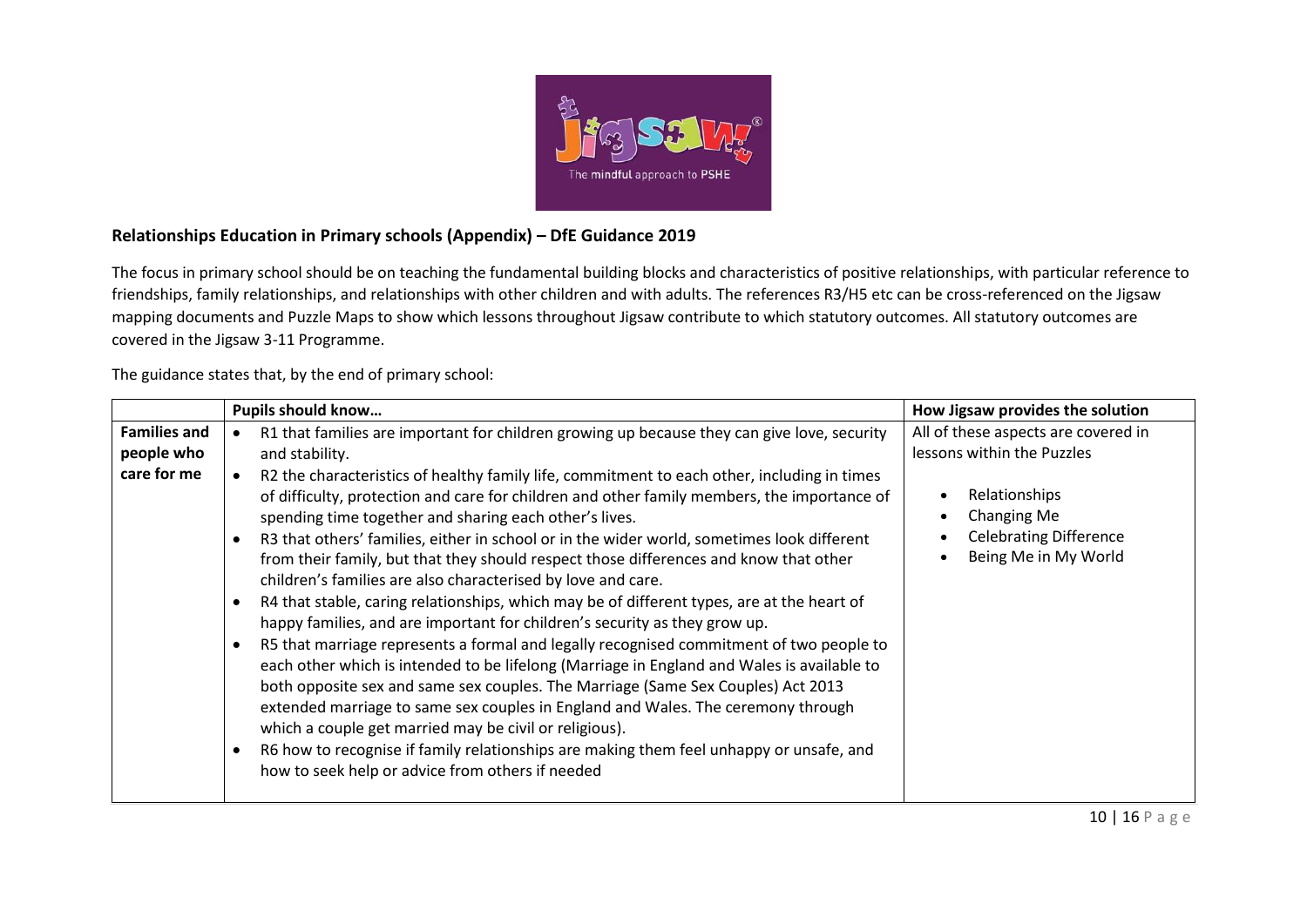| <b>Caring</b><br>friendships |           | R7 how important friendships are in making us feel happy and secure, and how people<br>choose and make friends    |                                     |
|------------------------------|-----------|-------------------------------------------------------------------------------------------------------------------|-------------------------------------|
|                              | $\bullet$ | R8 the characteristics of friendships, including mutual respect, truthfulness,                                    |                                     |
|                              |           | trustworthiness, loyalty, kindness, generosity, trust, sharing interests and experiences and                      |                                     |
|                              |           | support with problems and difficulties                                                                            |                                     |
|                              |           | R9 that healthy friendships are positive and welcoming towards others and do not make                             |                                     |
|                              |           | others feel lonely or excluded                                                                                    |                                     |
|                              | $\bullet$ | R10 that most friendships have ups and downs, and that these can often be worked                                  |                                     |
|                              |           | through so that the friendship is repaired or even strengthened, and that resorting to<br>violence is never right |                                     |
|                              |           | R11 how to recognise who to trust and who not to trust, how to judge when a friendship is                         |                                     |
|                              |           | making them feel unhappy or uncomfortable, managing conflict, how to manage these                                 |                                     |
|                              |           | situations and how to seek help and advice from others, if needed                                                 |                                     |
| Respectful                   | $\bullet$ | R12 the importance of respecting others, even when they are very different from them (for                         |                                     |
| relationships                |           | example, physically, in character, personality or backgrounds), or make different choices or                      |                                     |
|                              |           | have different preferences or beliefs                                                                             |                                     |
|                              |           | R13 practical steps they can take in a range of different contexts to improve or support                          |                                     |
|                              |           | respectful relationships                                                                                          |                                     |
|                              | $\bullet$ | R14 the conventions of courtesy and manners                                                                       |                                     |
|                              | $\bullet$ | R15 the importance of self-respect and how this links to their own happiness                                      |                                     |
|                              |           | R16 that in school and in wider society they can expect to be treated with respect by                             |                                     |
|                              |           | others, and that in turn they should show due respect to others, including those in<br>positions of authority     |                                     |
|                              | $\bullet$ | R17 about different types of bullying (including cyberbullying), the impact of bullying,                          |                                     |
|                              |           | responsibilities of bystanders (primarily reporting bullying to an adult) and how to get help                     |                                     |
|                              | $\bullet$ | R18 what a stereotype is, and how stereotypes can be unfair, negative or destructive                              |                                     |
|                              |           | R19 the importance of permission-seeking and giving in relationships with friends, peers                          |                                     |
|                              |           | and adults                                                                                                        |                                     |
| Online                       |           | R20 that people sometimes behave differently online, including by pretending to be                                | All of these aspects are covered in |
| relationships                |           | someone they are not.                                                                                             | lessons within the Puzzles          |
|                              | $\bullet$ | R21 that the same principles apply to online relationships as to face-to-face relationships,                      |                                     |
|                              |           | including the importance of respect for others online including when we are anonymous.                            | Relationships                       |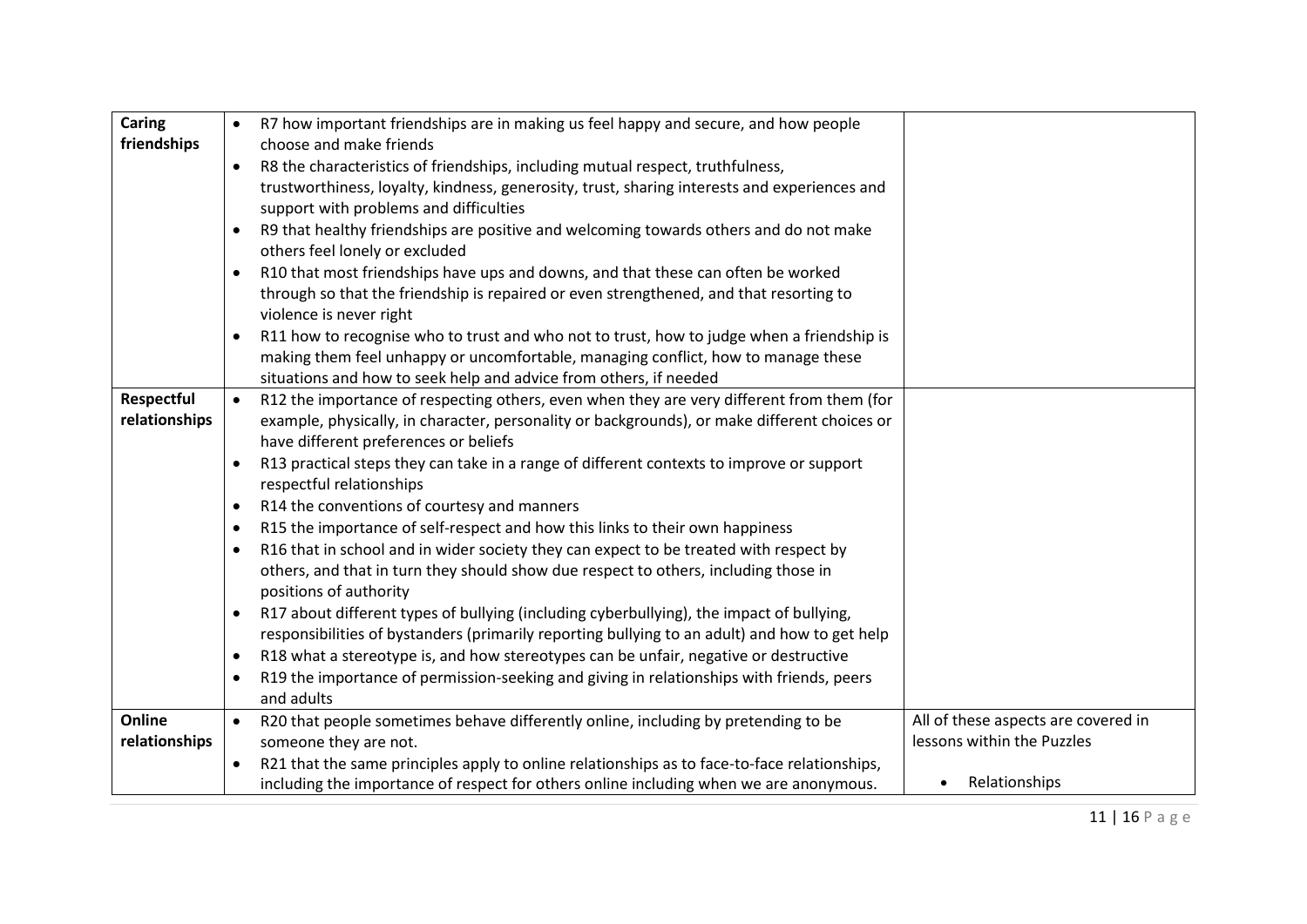|                   | $\bullet$<br>$\bullet$                                        | R22 the rules and principles for keeping safe online, how to recognise risks, harmful<br>content and contact, and how to report them.<br>R23 how to critically consider their online friendships and sources of information including<br>awareness of the risks associated with people they have never met.                                                                                                                                                                                                                                                                                                                                                                                                                                                                                                                                                                                                |                        | Changing Me<br><b>Celebrating Difference</b>                                                                                       |
|-------------------|---------------------------------------------------------------|------------------------------------------------------------------------------------------------------------------------------------------------------------------------------------------------------------------------------------------------------------------------------------------------------------------------------------------------------------------------------------------------------------------------------------------------------------------------------------------------------------------------------------------------------------------------------------------------------------------------------------------------------------------------------------------------------------------------------------------------------------------------------------------------------------------------------------------------------------------------------------------------------------|------------------------|------------------------------------------------------------------------------------------------------------------------------------|
|                   | ٠                                                             | R24 how information and data is shared and used online.                                                                                                                                                                                                                                                                                                                                                                                                                                                                                                                                                                                                                                                                                                                                                                                                                                                    |                        |                                                                                                                                    |
| <b>Being safe</b> | $\bullet$<br>$\bullet$<br>$\bullet$<br>$\bullet$<br>$\bullet$ | R25what sorts of boundaries are appropriate in friendships with peers and others<br>(including in a digital context).<br>R26 about the concept of privacy and the implications of it for both children and adults;<br>including that it is not always right to keep secrets if they relate to being safe.<br>R27 that each person's body belongs to them, and the differences between appropriate<br>and inappropriate or unsafe physical, and other, contact.<br>R28 how to respond safely and appropriately to adults they may encounter (in all contexts,<br>including online) whom they do not know.<br>R29 how to recognise and report feelings of being unsafe or feeling bad about any adult.<br>R30 how to ask for advice or help for themselves or others, and to keep trying until they<br>are heard,<br>R31 how to report concerns or abuse, and the vocabulary and confidence needed to do so. | $\bullet$<br>$\bullet$ | All of these aspects are covered in<br>lessons within the Puzzles<br>Relationships<br>Changing Me<br><b>Celebrating Difference</b> |
|                   |                                                               | R32 where to get advice e.g. family, school and/or other sources.                                                                                                                                                                                                                                                                                                                                                                                                                                                                                                                                                                                                                                                                                                                                                                                                                                          |                        |                                                                                                                                    |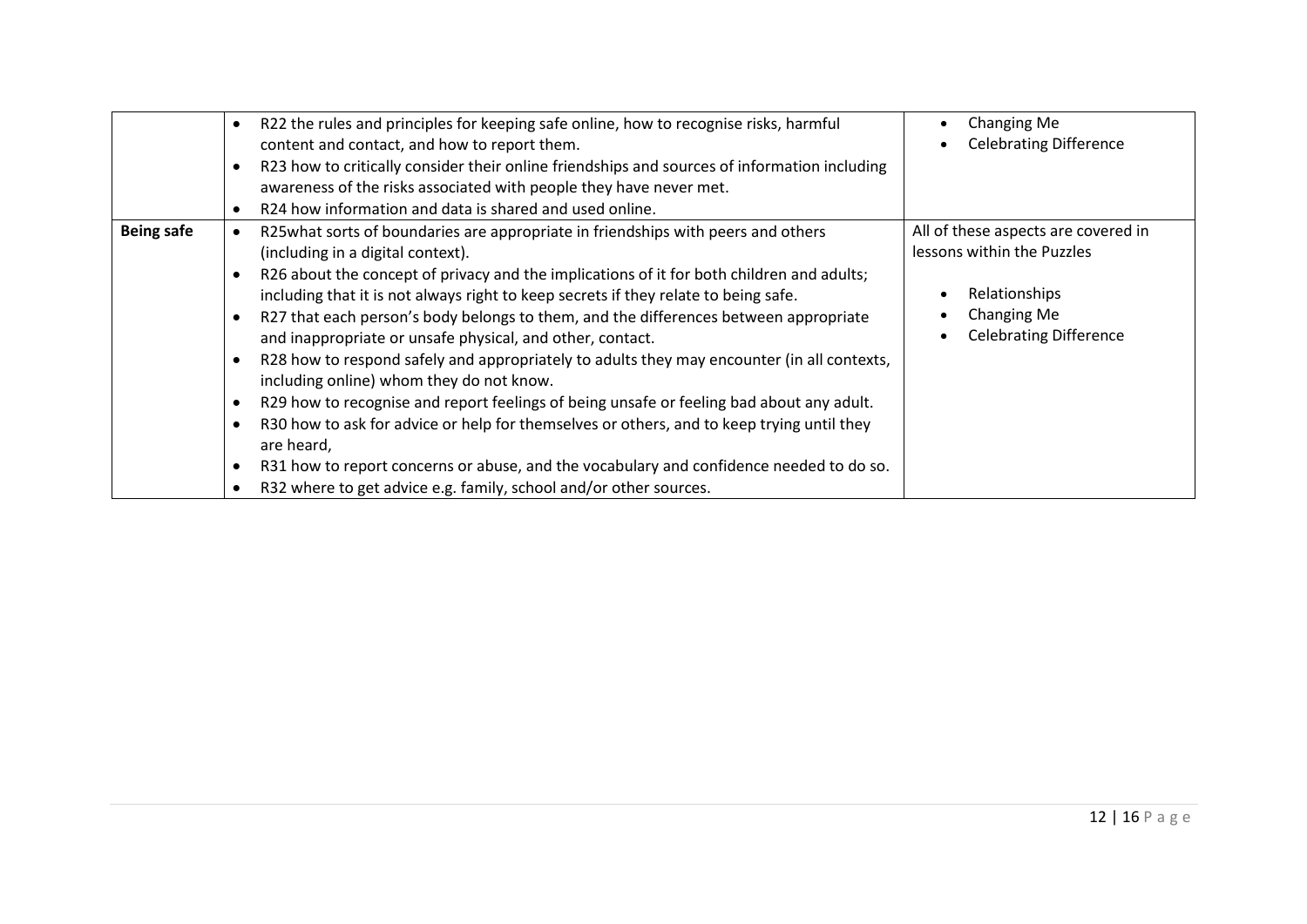## **Physical health and mental well-being education in Primary schools – DfE Guidance**

The focus in primary school should be on teaching the characteristics of good physical health and mental wellbeing. Teachers should be clear that mental well-being is a normal part of daily life, in the same way as physical health.

By the end of primary school:

|                         | <b>Pupils should know</b>                                                                                                                                                                                                                                                                                                                                                                                                                                                                                                                                                                                                                                                                                                                                                                                                                                                                                                                                                                                                                                                                                                                                                                                                                                                                                                                                                                                                                                                                                                                                                                                                         | How Jigsaw provides the solution                                                                                                                                          |
|-------------------------|-----------------------------------------------------------------------------------------------------------------------------------------------------------------------------------------------------------------------------------------------------------------------------------------------------------------------------------------------------------------------------------------------------------------------------------------------------------------------------------------------------------------------------------------------------------------------------------------------------------------------------------------------------------------------------------------------------------------------------------------------------------------------------------------------------------------------------------------------------------------------------------------------------------------------------------------------------------------------------------------------------------------------------------------------------------------------------------------------------------------------------------------------------------------------------------------------------------------------------------------------------------------------------------------------------------------------------------------------------------------------------------------------------------------------------------------------------------------------------------------------------------------------------------------------------------------------------------------------------------------------------------|---------------------------------------------------------------------------------------------------------------------------------------------------------------------------|
| <b>Mental wellbeing</b> | H1 that mental wellbeing is a normal part of daily life, in the same way as<br>$\bullet$<br>physical health.<br>H2 that there is a normal range of emotions (e.g. happiness, sadness,<br>$\bullet$<br>anger, fear, surprise, nervousness) and scale of emotions that all humans<br>experience in relation to different experiences and situations.<br>H3 how to recognise and talk about their emotions, including having a<br>$\bullet$<br>varied vocabulary of words to use when talking about their own and<br>others' feelings.<br>H4 how to judge whether what they are feeling and how they are<br>٠<br>behaving is appropriate and proportionate.<br>H5 the benefits of physical exercise, time outdoors, community<br>$\bullet$<br>participation, voluntary and service-based activity on mental well-being<br>and happiness.<br>H6 simple self-care techniques, including the importance of rest, time<br>$\bullet$<br>spent with friends and family and the benefits of hobbies and interests.<br>H7 isolation and loneliness can affect children and that it is very<br>$\bullet$<br>important for children to discuss their feelings with an adult and seek<br>support.<br>H8 that bullying (including cyberbullying) has a negative and often lasting<br>$\bullet$<br>impact on mental well-being.<br>H9 where and how to seek support (including recognising the triggers for<br>$\bullet$<br>seeking support), including whom in school they should speak to if they<br>are worried about their own or someone else's mental well-being or<br>ability to control their emotions (including issues arising online). | All of these aspects are covered in lessons within<br>the Puzzles<br><b>Healthy Me</b><br>$\bullet$<br>Relationships<br>٠<br>Changing Me<br><b>Celebrating Difference</b> |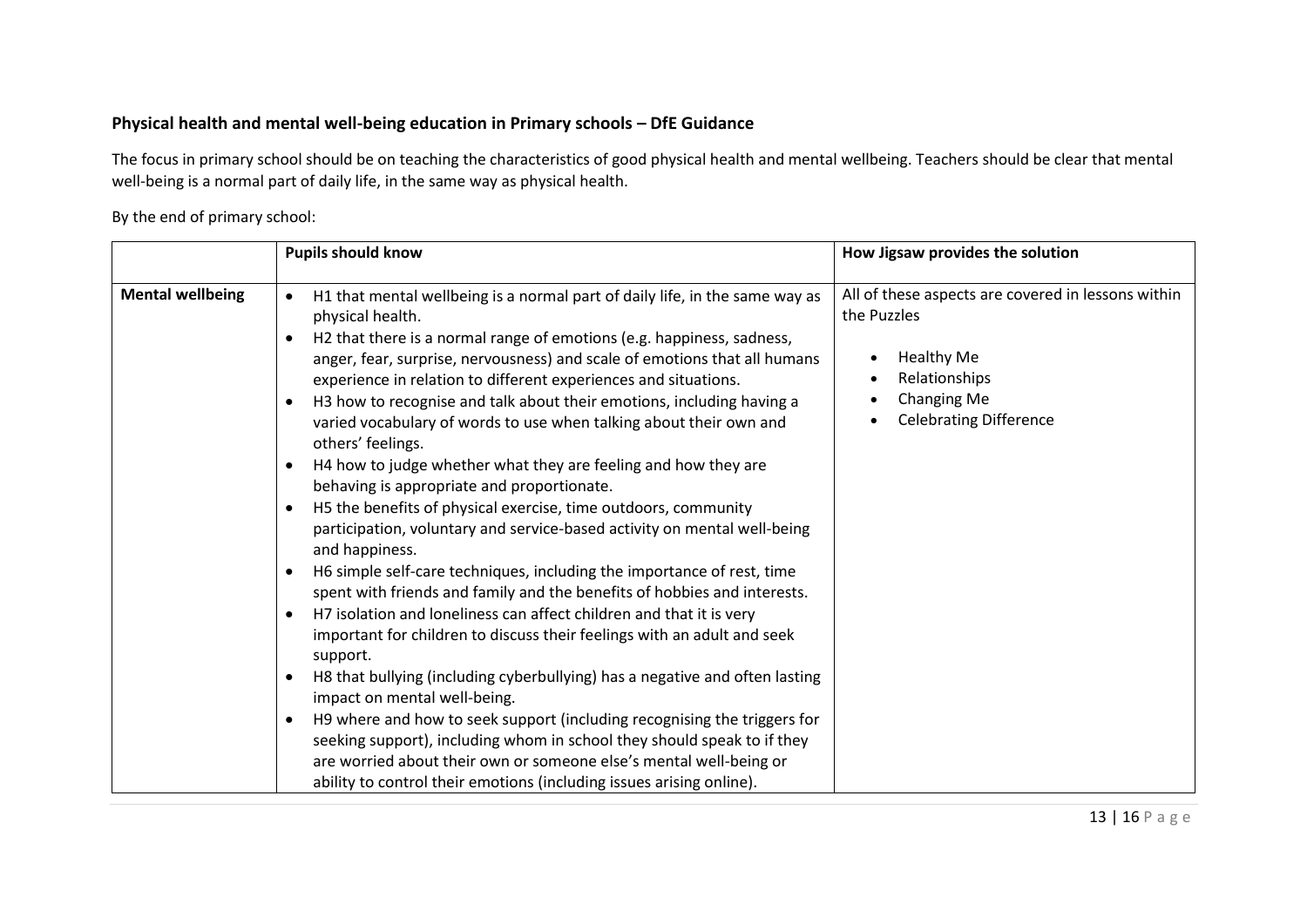|                            | H10 it is common for people to experience mental ill health. For many                  |                                                    |
|----------------------------|----------------------------------------------------------------------------------------|----------------------------------------------------|
|                            |                                                                                        |                                                    |
|                            | people who do, the problems can be resolved if the right support is made               |                                                    |
|                            | available, especially if accessed early enough.                                        |                                                    |
| Internet safety and        | H11 that for most people the internet is an integral part of life and has<br>$\bullet$ | All of these aspects are covered in lessons within |
| harms                      | many benefits.                                                                         | the Puzzles                                        |
|                            | H12 about the benefits of rationing time spent online, the risks of<br>$\bullet$       |                                                    |
|                            | excessive time spent on electronic devices and the impact of positive and              | Relationships                                      |
|                            | negative content online on their own and others' mental and physical                   | <b>Healthy Me</b>                                  |
|                            | wellbeing.                                                                             |                                                    |
|                            | H13 how to consider the effect of their online actions on others and<br>$\bullet$      |                                                    |
|                            | knowhow to recognise and display respectful behaviour online and the                   |                                                    |
|                            | importance of keeping personal information private.                                    |                                                    |
|                            | H14 why social media, some computer games and online gaming, for<br>$\bullet$          |                                                    |
|                            | example, are age restricted.                                                           |                                                    |
|                            | H15 that the internet can also be a negative place where online abuse,                 |                                                    |
|                            | trolling, bullying and harassment can take place, which can have a                     |                                                    |
|                            | negative impact on mental health.                                                      |                                                    |
|                            | H16 how to be a discerning consumer of information online including                    |                                                    |
|                            | understanding that information, including that from search engines, is                 |                                                    |
|                            | ranked, selected and targeted.                                                         |                                                    |
|                            | H17 where and how to report concerns and get support with issues                       |                                                    |
|                            | online.                                                                                |                                                    |
| <b>Physical health and</b> | H18 the characteristics and mental and physical benefits of an active<br>$\bullet$     | All of these aspects are covered in lessons within |
| fitness                    | lifestyle.                                                                             | the Puzzles                                        |
|                            | H19 the importance of building regular exercise into daily and weekly                  |                                                    |
|                            | routines and how to achieve this; for example, walking or cycling to                   | <b>Healthy Me</b>                                  |
|                            | school, a daily active mile or other forms of regular, vigorous exercise.              |                                                    |
|                            | H20 the risks associated with an inactive lifestyle (including obesity).<br>$\bullet$  |                                                    |
|                            | H21 how and when to seek support including which adults to speak to in<br>$\bullet$    |                                                    |
|                            | school if they are worried about their health.                                         |                                                    |
| <b>Healthy eating</b>      | H22 what constitutes a healthy diet (including understanding calories and<br>$\bullet$ | All of these aspects are covered in lessons within |
|                            | other nutritional content).                                                            | the Puzzles                                        |
|                            |                                                                                        |                                                    |